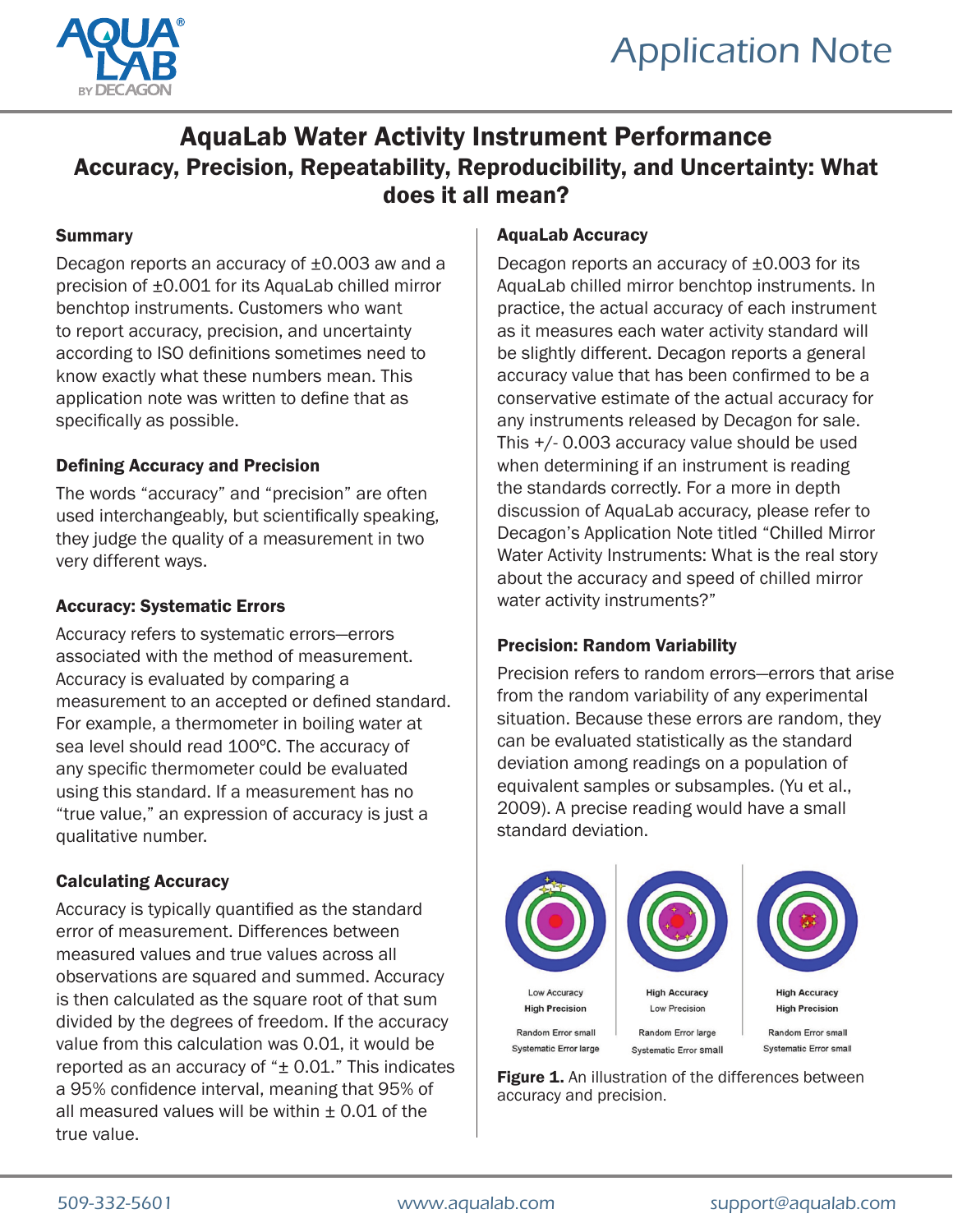

# Application Note

# Accurate but Not Precise?

It's possible to be accurate without being precise and precise without being accurate, as shown by the dart boards in Figure 1. Your shots are accurate when they hit the bulls-eye, precise when they are grouped closely together. Only when they are closely grouped within the bulls-eye are they both.

#### **Uncertainty**

ISO defines uncertainty as characterizing the dispersion of measured values around the mean (ISO 1995). In other words, it is essentially a measure of precision. The difference between uncertainty and precision is that precision typically refers to a single source of error. Uncertainty can embrace many sources of error.

# Breaking Down Uncertainty

Identifying the different sources of variation can be very helpful in developing strategies to reduce uncertainty. See Yu et al. (2009) for a thorough discussion of the many sources of variation in water activity measurements.

Decagon reports the precision of its bench-top AquaLab water activity instruments as ±0.001. This is a Type A measurement of uncertainty (ISO 1995) because it is the standard deviation across multiple measurements taken on salt standards. The uncertainty of each reading of each instrument on each standard is a unique value, but as with accuracy, Decagon reports the overall uncertainty. If you need an expanded uncertainty, multiply the reported precision by 2 to represent the 95% confidence interval. Yu et al. (2009) showed variation in an AquaLab instrument reading comes from several sources. One is from variation in the actual measurement that determines the difference between dew point temperature and sample temperature. Another comes from variation in the salt standard used as a sample. This second uncertainty is negligible—in the range of ±0.000005. (This measurement comes from unpublished data recorded at

Decagon using a NIST traceable densitometer to verify concentration of salt standards). Consequently, the measurement of the difference between the dewpoint and sample temperatures, as well as any uncertainty due to hysteresis or resolution, is the largest source of variation in AquaLab's uncertainty. A model describing this uncertainty would be:

 $\mu_m$ =  $\mu_{Td-Ts}$ +  $\mu_{std}$ +  $\mu_{hvs}$ +  $\mu_{res}$ 

where  $\mu$ m is the combined instrument uncertainty, µTd-Ts is the uncertainty due to measuring the difference between the dewpoint temperature and the sample temperature, µstd is the uncertainty due to the standards, µhys is the uncertainty due to hysteresis and

µres is the uncertainty due to resolution. However, it is unnecessary to measure these uncertainties individually as they are all contained within the Type A uncertainty calculated across multiple readings on salt standards.

# Measuring Uncertainty

To correctly measure the Type A uncertainty at any salt standard level requires testing and calculating the standard deviation across multiple samples of each standard and not just measuring the same salt standard sample multiple times in the instrument without removing the sample as this is not a true repeated measurement but simply an indication of stability or equilibrium.

It's important to distinguish between the uncertainty of the AquaLab instrument and the uncertainty of a water activity measurement made by the AquaLab on a product. When measuring something other than homogenous salt standards, the inherent uncertainty of the product itself is a significant source of variation. In fact, Yu et al. (2009) found that the uncertainty due to the product was always larger than the uncertainty of the instrument itself. Consequently, you should not expect AquaLab to read a product with the same uncertainty  $(+/-0.001)$  that it has when reading salt standards.